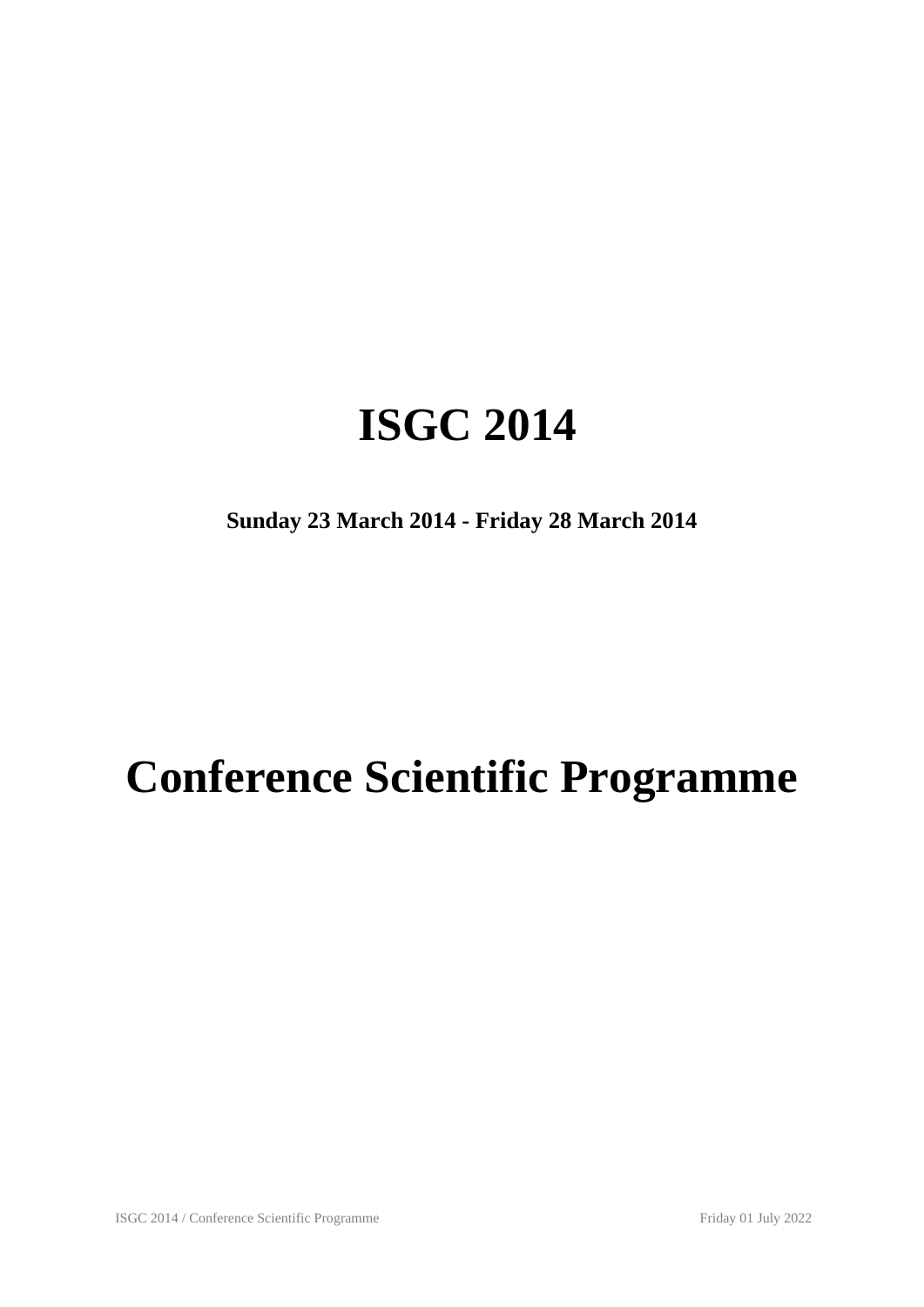#### **Physics (including HEP) and Engineering Applications**

Submissions should report on experience with physics and engineering applications that exploit grid and cloud computing services, applications that are planned or under development, or application tools and methodologies. Topics of interest include:

•End-user data analysis

•Management of distributed data

- •Applications level monitoring
- •Performance analysis and system tuning
- •Workload scheduling
- •Management of an experimental collaboration as a virtual organization

•Comparison between grid and other distributed computing paradigms as enablers of physics data handling and analysis

•Expectations for the evolution of computing models drawn from recent experience handling extremely large and geographically diverse datasets.

#### **Biomedicine & Life Sciences Applications**

During the last decade, research in Biomedicine and Life Sciences has dramatically changed thanks to the continuous developments in High Performance Computing and highly Distributed Computing Infrastructures such as grids and clouds. This track aims at discussing problems, solutions and application examples related to this area of research, with a particular focus on non-technical end users.

Submissions should concentrate on practical applications and solutions in the fields of Biomedicine and Life Sciences, such as:

•Nano-medicine

- •Drug discovery
- •Structural biology and / bioinformatics
- •Medical imaging
- •Public health applications / infrastructures
- •High throughput data processing/analysis
- •Integration of semantically diverse data sets and applications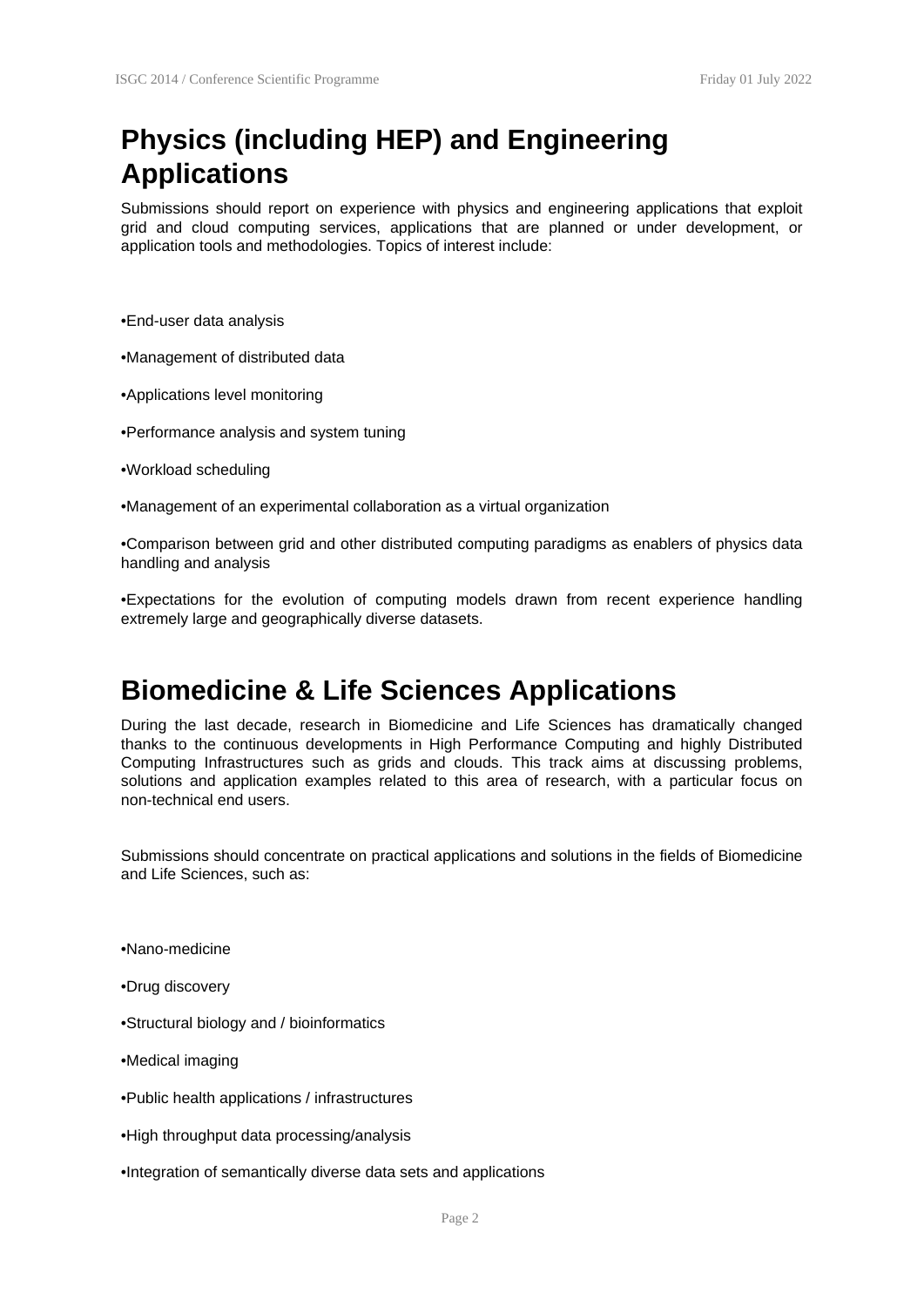#### •Cloud-based application examples

•Distributed data, computing and services

•Data management issues

### **Earth & Environmental Sciences & Biodiversity Applications**

Today, it is well understood that precise, long-term observations are essential to quantify the patterns and trends of on-going environmental changes, and that continuously evolving models are needed to integrate our fundamental knowledge of processes with the geospatial and temporal information delivered by various monitoring activities. This makes it critically important that the environmental sciences community should put a strong emphasis on analysing the best practices and adopting common solutions on the management of heterogeneous data and data flows.

Natural and Environmental sciences are placing an increasing emphasis on the understanding of the Earth as a single, highly complex, coupled system with living and dead organisms. It is well accepted, for example, that the feedbacks involving oceanic and atmospheric processes can have major consequences for the long-term development of the climate system, which in turn affects biodiversity, natural hazards and can control the development of the cryosphere and lithosphere. Natural disaster mitigation is one of the most critical regional issues in Asia.

Despite the diversity of environmental sciences, many projects share the same significant challenges. These include the collection of data from multiple distributed sensors (potentially in very remote locations), the management of large low-level data sets, the requirement for metadata fully specifying how, when and where the data were collected, and the post-processing of those low-level data into higher-level data products which need to be presented to scientific users in a concise and intuitive form.

This session would in particular address how these challenges are being handled with the aids of e-Science paradigm.

#### **Humanities & Social Sciences Application**

Researchers working in the social sciences and the humanities are using advanced computing infrastructures such as grids and clouds to address the grand challenges of their disciplines.

For example, social scientists are faced with a deluge of data from a range of sources such as social media, administrative data, sensor networks or transactional data that challenge the traditional ways to study and interpret the social world. Consequently, researchers are now using new digital methods to further our understanding of societies in the modern age and, in particular, our understanding of the role that information infrastructures play in the ongoing development of societies worldwide. Gaining new insights today often involves linking complementary datasets and models at local, national, regional and global scales.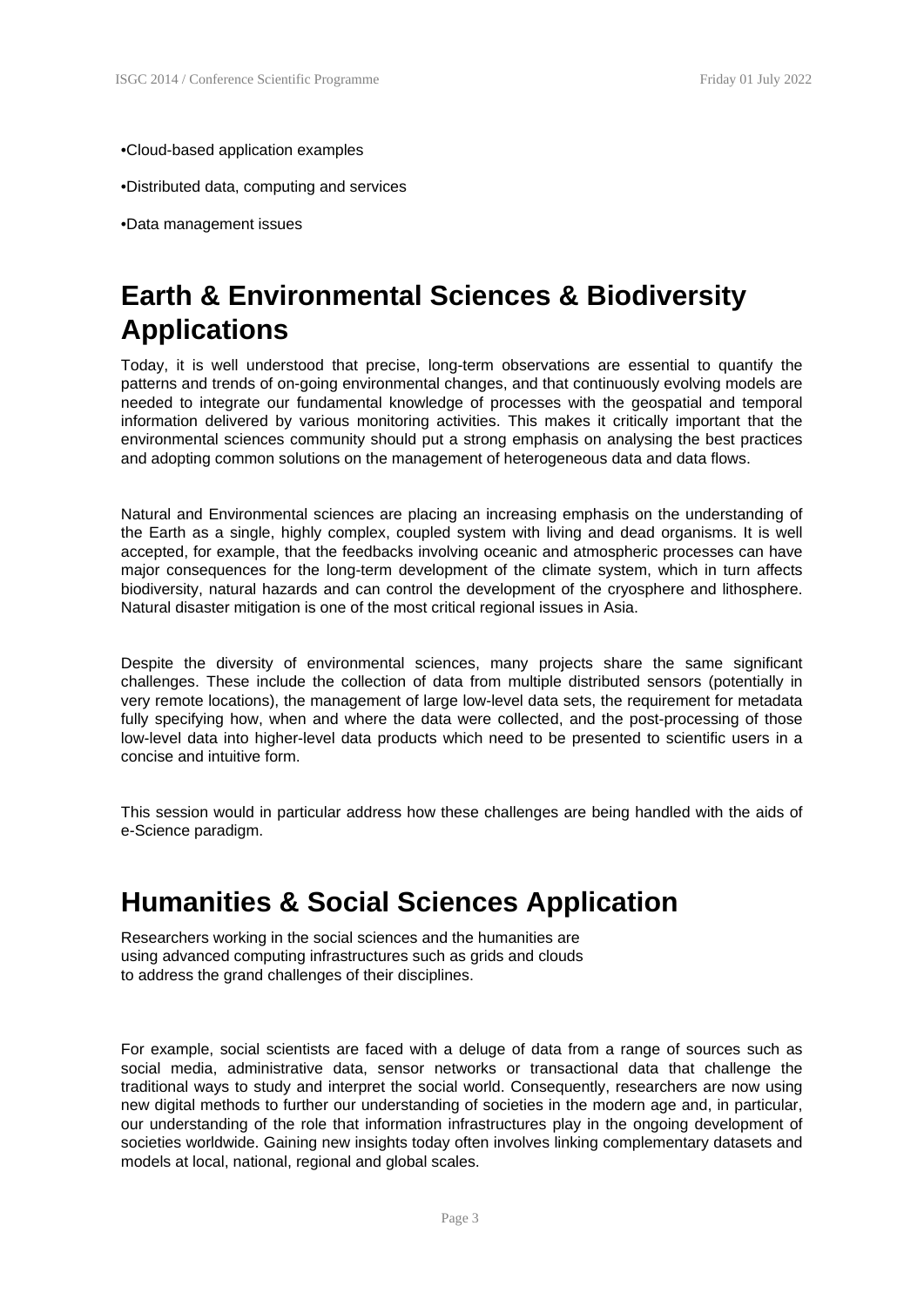Similarly, in the humanities, researchers from a wide range of disciplines are interested in managing, linking and analyzing distributed datasets and corpora. There has been a significant increase in the digital material available to researchers, through digitization programmes but also because more and more data is now "born digital".

As more and more applications demonstrate the successful application of digital research methods and technologies in the humanities and social

sciences, questions arise as to whether common models of usage exist that could be underpinned by a generic e-Infrastructure. The session will focus on experiences made in developing e-Research approaches and tools that go beyond single application demonstrators. Their wider applicability may be based on a set of common concerns, common approaches or reusable tools and services. We are also specifically inviting contributions concerned with teaching e-Research approaches at undergraduate and postgraduate levels as well as other initiatives to "bridge the chasm" between early adopters the majority of researchers.

#### **Virtual Reserach Environment (including Middleware, tools, services, workflow, ... etc.)**

Scientists are interested to find new knowledge and insights and are not interested to work with cumbersome solutions to use federated distributed computing and data resources. Virtual Resources Environments (VRE) offer a sophisticated solution to provide an intuitive, easy-to-use and secure access to federated resources hiding (up to the best or desired level) the complexity of the federated infrastructure and the heterogeneity of the resources and the middleware that brings them together. Behind the scenes, VREs comprise tool, middleware and portal technologies, workflow automation as well a security solutions. Topics of interest include but are not limited to:

•Real-world experiences with VREs to gain new scientific knowledge

- •Middleware technologies, tools, services beyond state-of-the-art for VREs
- •Innovative technologies to enable VREs also for modern devices like smartphone

•One-step-ahead workflow automation integrated in VREs

#### **Data Management**

Data management encompasses the organization, distribution, storage, access, validation, and processing of digital assets. Data management requirements can be characterized by data life stages that evolve from shared project collections, to formally published libraries, to archives of reference collections. Papers are sought that demonstrate the management of data through the multiple phases of the scientific data life cycle, from creation to re-use. Of particular importance are demonstrations of systems that process massive data collections.

#### **Big Data**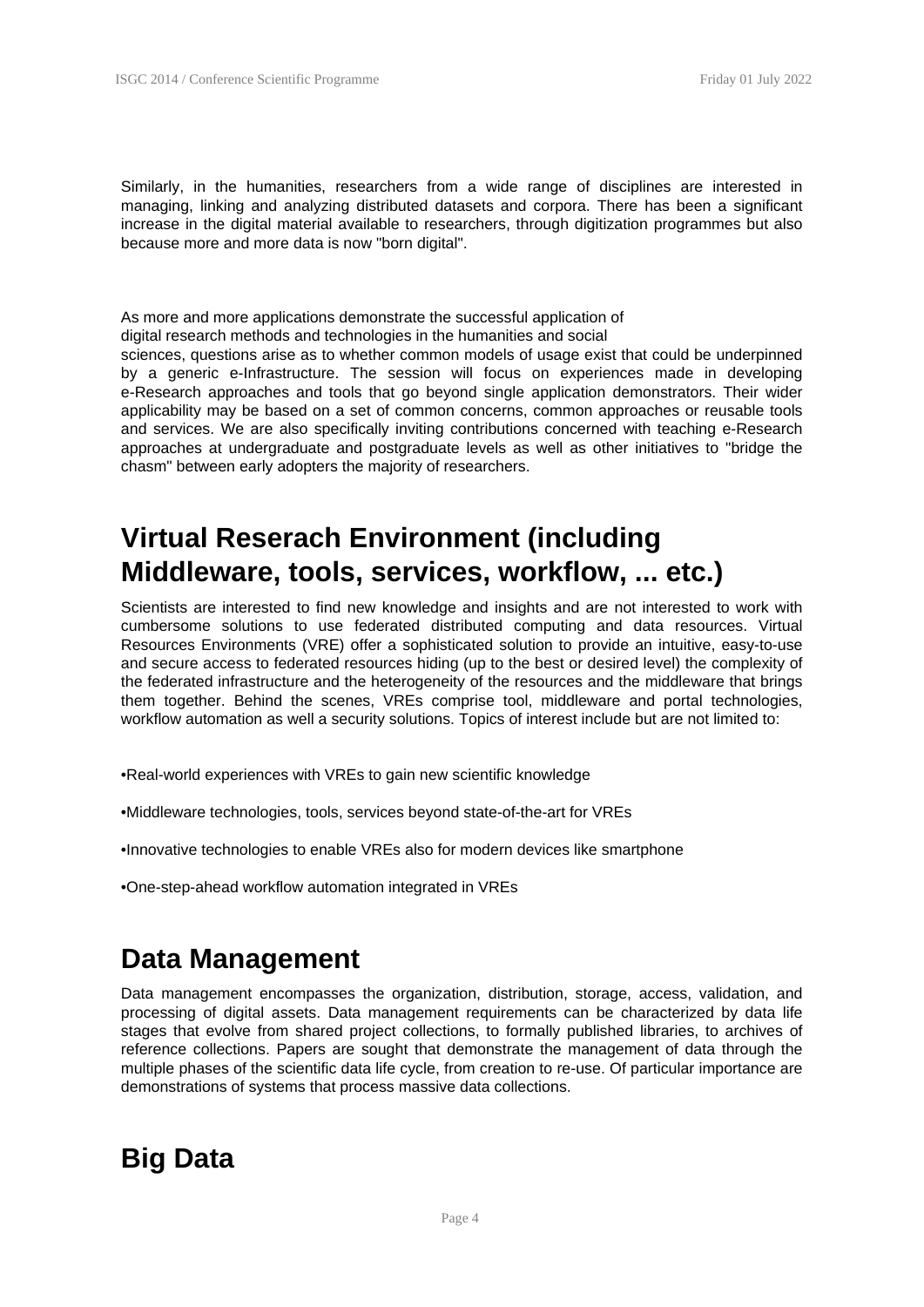Big Data is not new to e-Science at all. The continuous innovation of the analysis model, resource federation, distributed infrastructure, dynamic data and computing, workflow management, and smart applications are all vital to the storage, management and analysis of Big Data. Characterized by Volume, Variety and Velocity, Big data is creating a new generation of scientific process and the discovery mechanism. In order to maximise the data values and to speed up novel discoveries, multidisciplinary approach, dynamic provisioning of storage resources and long-term data preservation are primary focuses for the moment. This track aims to attract novel research, application and technology on Big Data analysis. Submissions should focus on both the conceptual modelling as well as the techniques related to Big Data analytics.

#### **Infrastructure & Operations Management**

This session will cover the current state of the art and recent advances in the operation and management of large scale research infrastructures especially as related to enabling and encouraging their use by the research communities. The scope of this track will include advances in high-performance networking (including IPv4 to IPv6 transition), monitoring tools and metrics, service management (ITIL and SLAs), security, improving service and site reliability, interoperability between infrastructures, user and operational support procedures, and other topics relevant to provide a trustworthy, scalable and federated environment for general grid and cloud operations.

#### **Infrastructure Clouds and Virtualisation**

This track will focus on the use of Infrastructure-as-a-Service (IaaS) cloud computing and virtualization technologies in large-scale distributed computing environments in science and technology. We solicit papers describing underlying virtualization and "cloud" technology, scientific applications and case studies related to using such technology in large scale infrastructure as well as solutions overcoming challenges and leveraging opportunities in this setting. Of particular interest are results exploring usability of virtualization and infrastructure clouds from the perspective of scientific applications, the performance, reliability and fault-tolerance of solutions used, data management issues. Papers dealing with the cost, price, and cloud markets, with security and privacy, as well as portability and standards, are also most welcome.

#### **Interoperability**

Interoperability of federated ICT-infrastructures (with Grid, Cloud, HPC,

HTC, HPTC, data or network resources) are mandatory to address the needs of modern e-science. Today, with simulation as the 3rd pillar and data-exploration as the 4th pillar besides theory and experiment, researchers from all scientific disciplines make intensive use of multiple resource types in various e-infrastructures on the regional, national and international level. To enable an easy and intuitive access, interoperability is of major importance. Interoperability includes a spectrum from rapidly-prototyped solutions to open-standards based interoperability of components interfering via standardized interfaces. Topics of interest include but are not limited to:

•Real-world production use cases of scientific applications using standards-based, interoperable ICT-infrastructures

•Methods, design principles and solutions for standards-based interoperability

•Operational security solutions enabling secure interoperability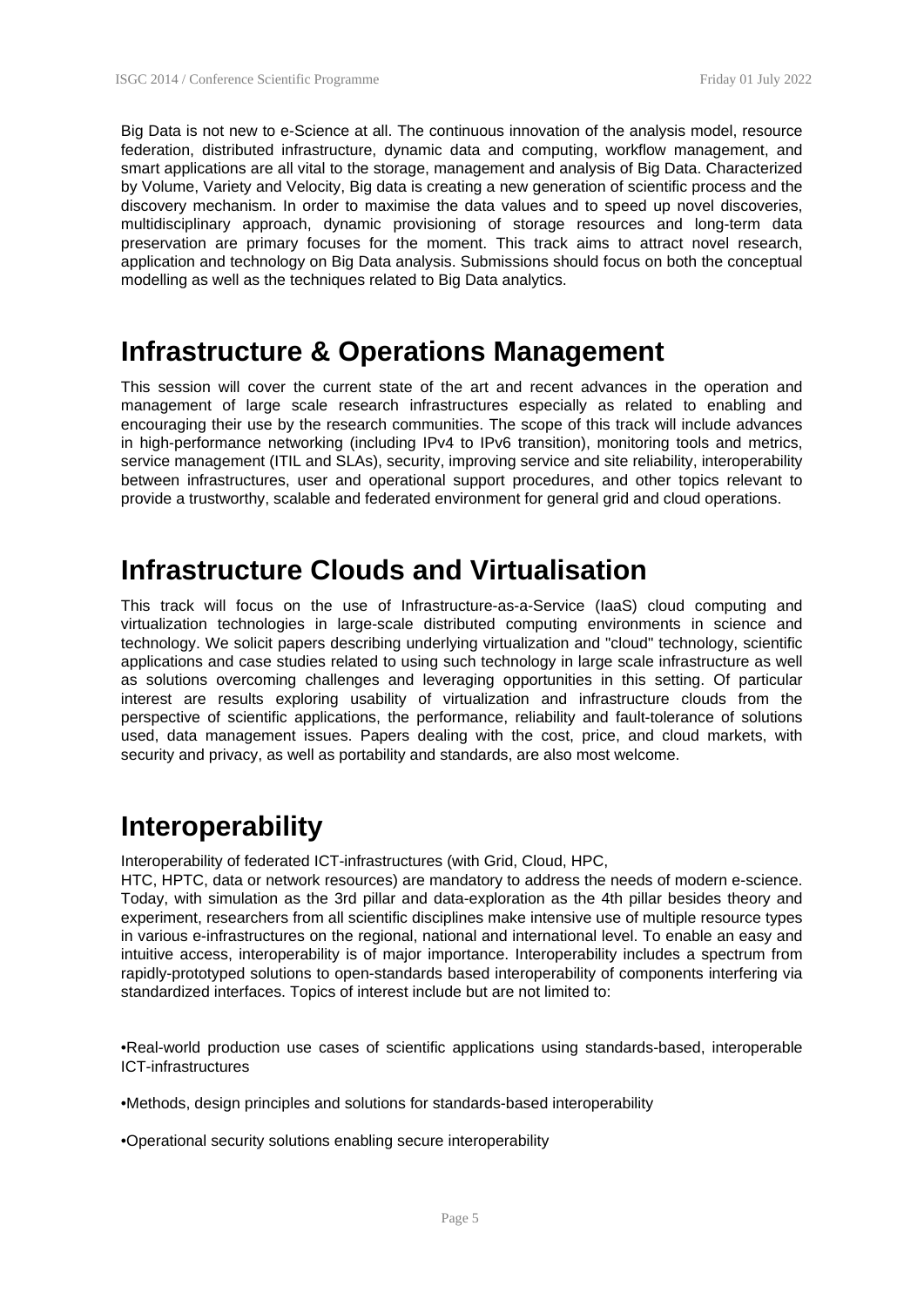#### **Business Models & Sustainability**

Understanding how a particular e-Infrastructure component can be created and sustained requires answering two pairs of questions: What resources are needed to create it, and how can those resources be assembled and applied? And What resources are needed to sustain it, and how can those resources be assembled and applied? Over the last decade considerable effort has been invested in creating e-Infrastructure components. Discussions are now focusing on the second aspect - sustainability - and the supporting business models describing the mechanisms employed by each e-Infrastructure component to create value (economic, social, etc.) for its consumers.

This track seeks contributions around business models and sustainability relating to e-Infrastructure components including:

- Business models around e-Infrastructures and their components
- Sustainability of e-Infrastructure components
- Initiatives to understand the cost of delivering e-Infrastructures components
- Planning strategies and methodologies around e-Infrastructure components
- Strategies for understanding the needs of those that use e-Infrastructures and how to grow the user base by evolving the offered services.

#### **Highly Distributed Computing Systems**

This track will highlight the latest research achievements in interoperability between commercial clouds, conventional grids, desktop grids and volunteer computing. The topics will cover new technologies of the related software frameworks, recent application developments, as well as infrastructure operation and user support techniques for all levels: campus, institutional, and for very large scale cyberscience computing.

Special focus will be on the following areas:

- •Interoperability with other and integration in other -infrastructures
- •Virtualization techniques
- •Data management
- •Energy efficiency and Green computing aspects
- •Quality of service
- •Novel uses of volunteer computing and Desktop Grid
- •Best practices and (social) impacts